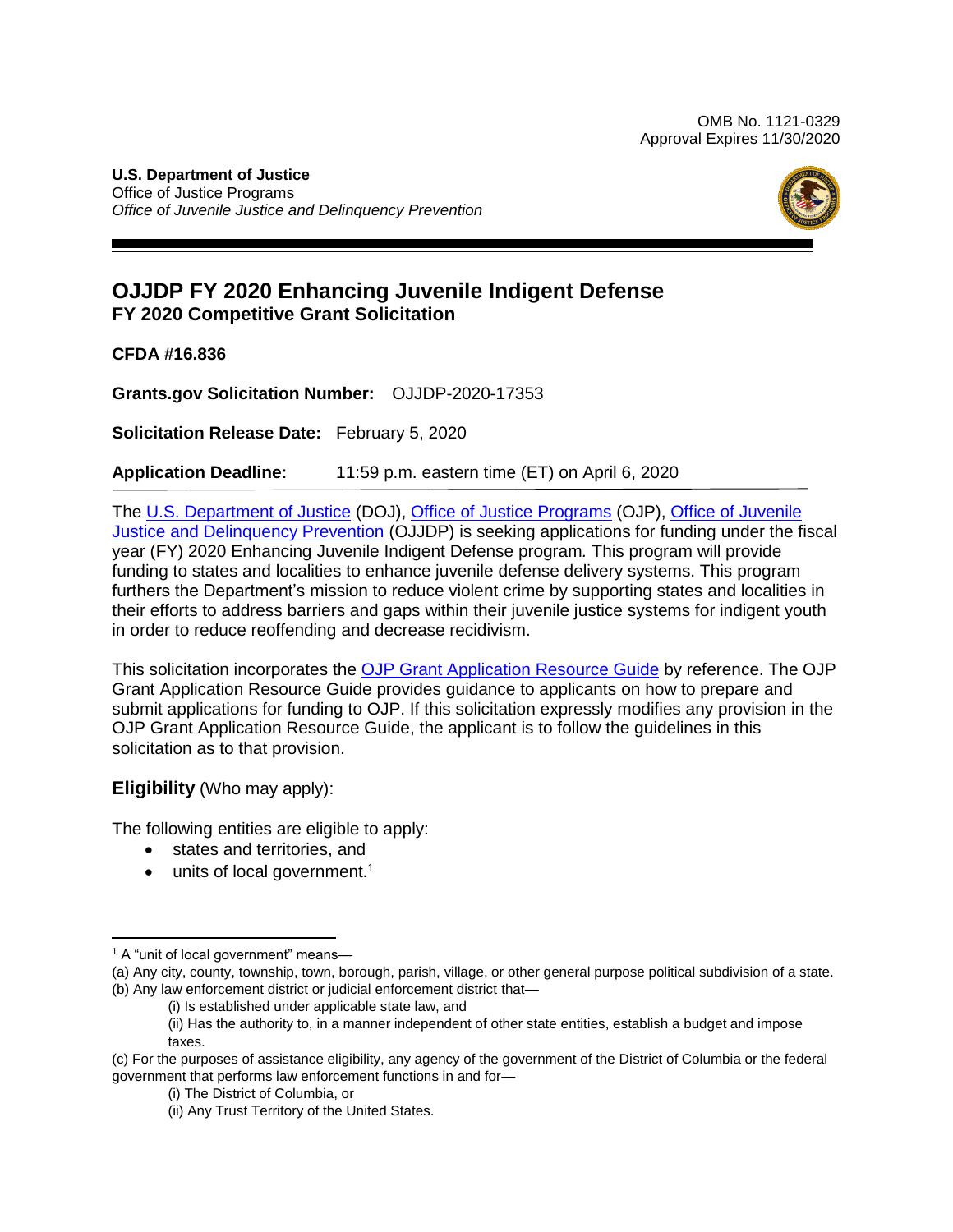Eligible applicants that propose to provide direct services to juveniles must adhere to the applicable state law that defines the term "juvenile."

 All recipients and subrecipients (including any for-profit organization) must forgo any profit or management fee.

### **Contact Information**

 For technical assistance with submitting an application, contact the [Grants.gov](https://Grants.gov) Customer Support Hotline at 800–518–4726 or 606–545–5035, at [https://www.grants.gov/web/grants/support.html,](https://www.grants.gov/web/grants/support.html) or at [support@grants.gov.](mailto:support@grants.gov) The [Grants.gov](https://Grants.gov) Support Hotline operates 24 hours a day, 7 days a week, except on federal holidays.

 An applicant that experiences unforeseen [Grants.gov](https://Grants.gov) technical issues beyond its control that prevent it from submitting its application by the deadline must email the National Criminal Justice Reference Service Response Center (Response Center) at [grants@ncjrs.gov](mailto:grants@ncjrs.gov) **within 24 hours after the application deadline** to request approval to submit its application after the Unforeseen [Grants.gov](https://Grants.gov) Technical Issues" in the How To Apply (Grants.gov) section in the OJP deadline. Additional information on reporting technical issues appears under "Experiencing [Grant Application Resource Guide.](https://www.ojp.gov/funding/Apply/Resources/Grant-App-Resource-Guide.htm)

 For assistance with any other requirements of this solicitation, contact the Response Center by telephone at 800–851–3420 or TTY: 301–240–6310 (hearing impaired only) or by email at grants@ncirs.gov. Response Center hours of operation are 10 a.m. to 6 p.m. ET, Monday through Friday, and 10 a.m. to 8 p.m. ET on the solicitation close date. General information on applying for OJJDP awards can be found at [https://www.ojjdp.gov/funding/funding.html.](https://www.ojjdp.gov/funding/funding.html) Answers to frequently asked questions that may assist applicants are posted at [https://ojjdp.ojp.gov/sites/g/files/xyckuh176/files/media/document/ojjdp-2020-17353-faqs.pdf.](https://ojjdp.ojp.gov/sites/g/files/xyckuh176/files/media/document/ojjdp-2020-17353-faqs.pdf)

#### **Deadline Details**

Applicants must register with [Grants.gov](https://Grants.gov) at https://www.grants.gov/web/grants/register.html prior to submitting an application. All applications are due by 11:59 p.m. eastern time (ET) on April 6, 2020.

 To be considered timely, an application must be submitted by the application deadline using [Grants.gov,](https://Grants.gov) and the applicant must have received a validation message from [Grants.gov](https://Grants.gov) that indicates successful and timely submission. OJP urges applicants to submit applications at least 72 hours prior to the application due date, to allow time for the applicant to receive validation messages or rejection notifications from [Grants.gov,](https://Grants.gov) and to correct in a timely fashion any problems that may have caused a rejection notification.

 An applicant must use the **Add Attachment** button to attach a file to its application. Do not click the paperclip icon to attach files. This action will not attach the files to the application. After adding an attachment, select the **View Attachment** button to confirm you attached the correct file. To remove the file, select the **Delete Attachment** button.

OJP encourages all applicants to read this *Important Notice: Applying for Grants in Grants.gov.* 

For additional information, see the "How to Apply ([Grants.gov\)](https://Grants.gov)" section in the OJP Grant [Application Resource Guide.](https://www.ojp.gov/funding/Apply/Resources/Grant-App-Resource-Guide.htm#howToApply)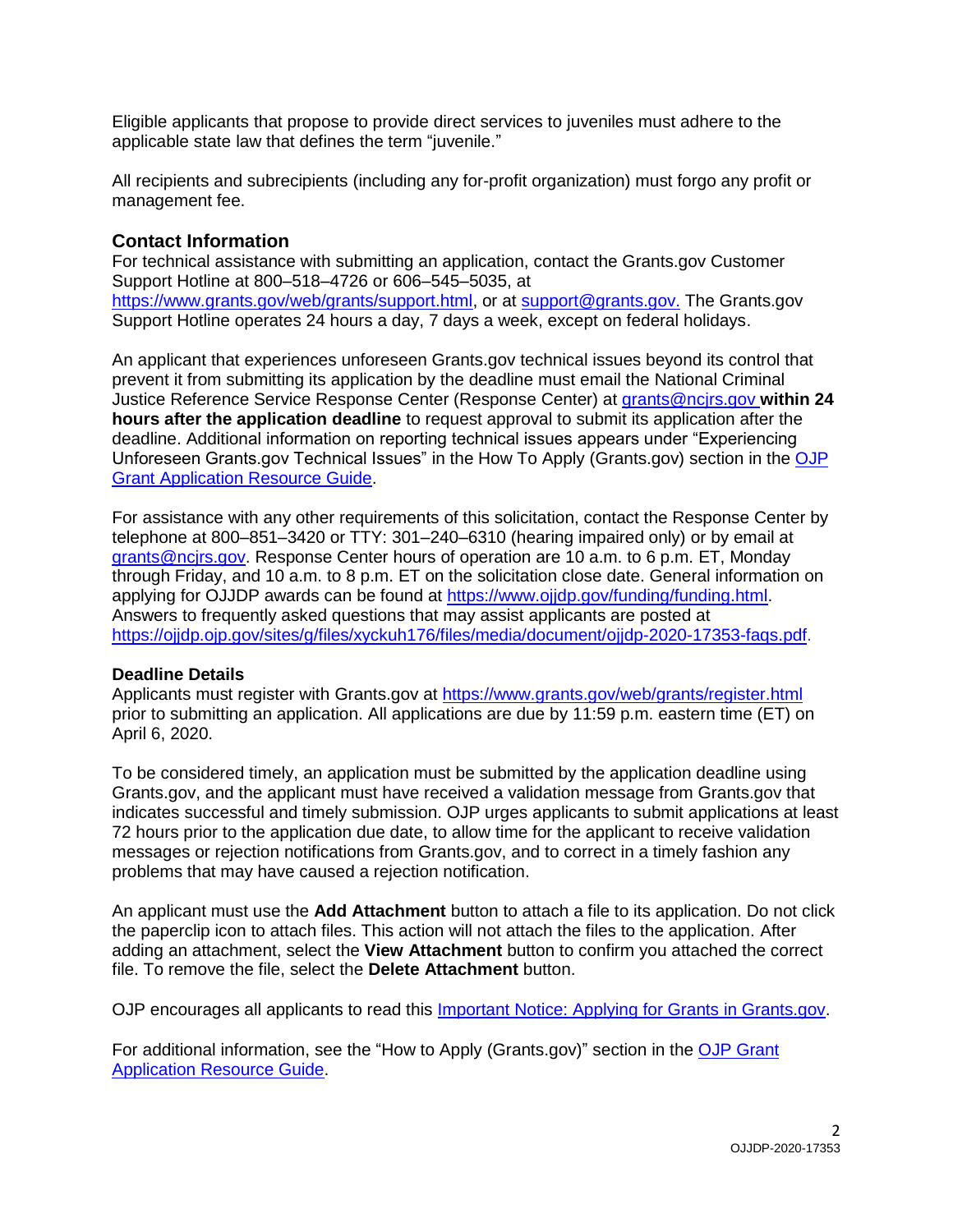# **Contents**

| Α.                                                                              |  |
|---------------------------------------------------------------------------------|--|
|                                                                                 |  |
|                                                                                 |  |
|                                                                                 |  |
|                                                                                 |  |
|                                                                                 |  |
| В.                                                                              |  |
|                                                                                 |  |
|                                                                                 |  |
|                                                                                 |  |
|                                                                                 |  |
|                                                                                 |  |
| Limitation on Use of Award Funds for Employee Compensation; Waiver 6            |  |
| Prior Approval, Planning, and Reporting of Conference/Meeting/Training Costs  6 |  |
|                                                                                 |  |
| C.                                                                              |  |
| D.                                                                              |  |
|                                                                                 |  |
|                                                                                 |  |
| Е.                                                                              |  |
|                                                                                 |  |
|                                                                                 |  |
|                                                                                 |  |
|                                                                                 |  |
|                                                                                 |  |
|                                                                                 |  |
| General Information about Post-Federal Award Reporting Requirements13           |  |
| G.                                                                              |  |
| Η.                                                                              |  |
| Freedom of Information and Privacy Act (5 U.S.C. 552 and 5 U.S.C. 552a) 13      |  |
|                                                                                 |  |
|                                                                                 |  |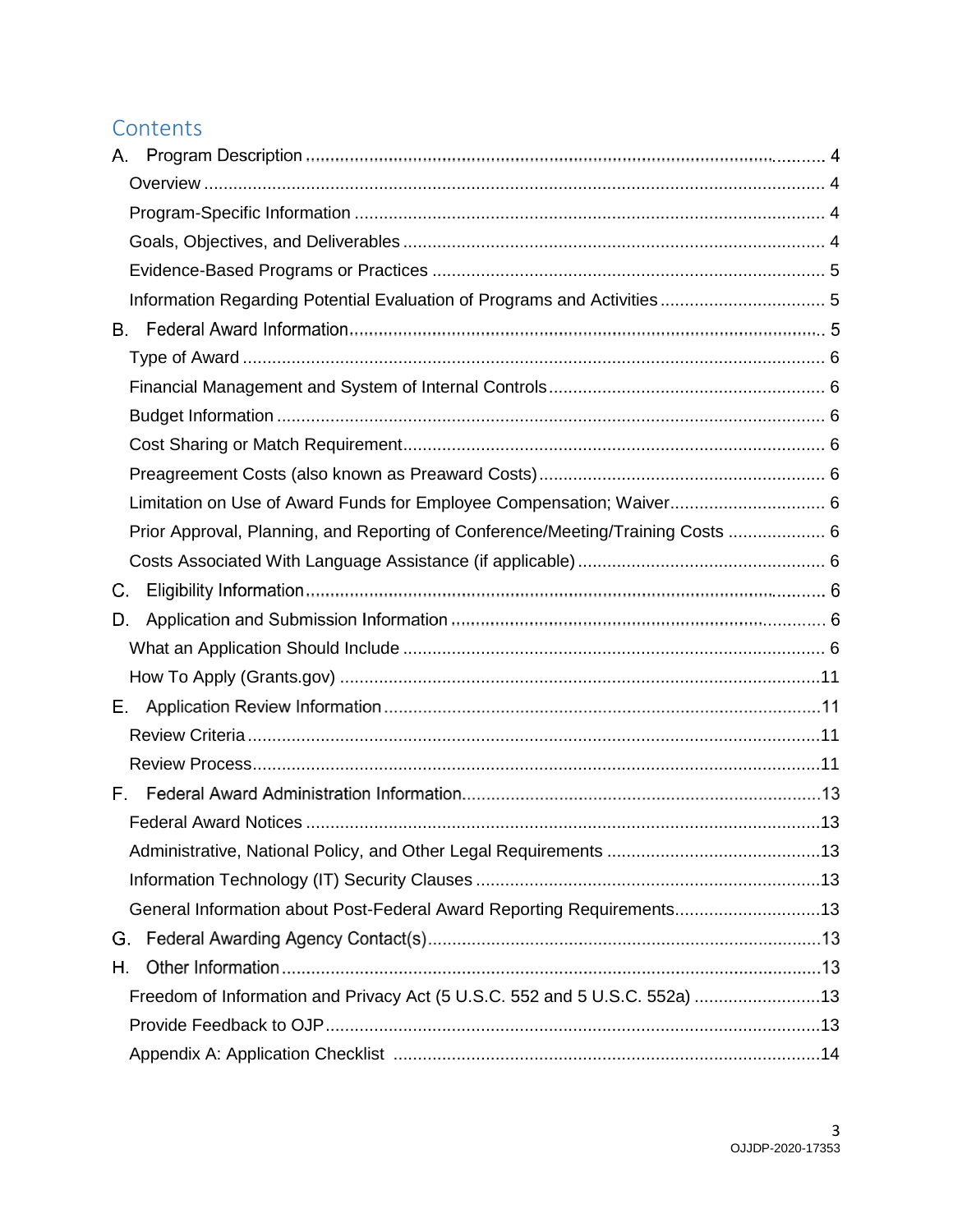# **OJJDP FY 2020 Enhancing Juvenile Indigent Defense CFDA #16.836**

# **Program Description**

# **Overview**

This program supports improvements for juvenile indigent defense.

### **Statutory Authority**

 This program is authorized under the Department of Justice Appropriations Act, 2020, Pub. L. No. 116–93, 133 Stat. 2317, 2407.

#### <span id="page-3-0"></span>**Program-Specific Information**

<span id="page-3-1"></span> The Enhancing Juvenile Indigent Defense program will support states and localities in developing and implementing strategies to improve juvenile indigent defense.

### <span id="page-3-2"></span>**Goals, Objectives, and Deliverables**

 The goal of this program is to implement enhancements that improve juvenile indigent defense. Program objectives are to ensure that youth involved with the juvenile justice system have access to legal representation and access to resources that address the collateral consequences of justice system involvement. Best practices for Enhancing Juvenile Indigent Defense can be found in the National Juvenile Defense Standards.<sup>2</sup>

 The Goals, Objectives, and Deliverables are directly related to the performance measures that demonstrate the results of the work completed, as discussed under What an Application Should [Include.](#page-5-5)

# **OJP Priority Areas**

 In FY 2020, and in addition to executing any statutory prioritization that may be applicable, OJP will give priority consideration to applications as follows:

- Applications that address specific challenges that rural communities face.
- Applications that demonstrate that the individuals who are intended to benefit from the requested grant reside in high-poverty areas or persistent-poverty counties.
- Applications that offer enhancements to public safety in economically distressed communities (Qualified Opportunity Zones).

 To receive priority consideration under the rural priority, applicants must describe what makes the geographic service area rural (using U.S. Census or other appropriate government data; for assistance, applicants may wish to refer to [https://www.census.gov/programs](https://www.census.gov/programs-surveys/geography/guidance/geo-areas/urban-rural.html)[surveys/geography/guidance/geo-areas/urban-rural.html\)](https://www.census.gov/programs-surveys/geography/guidance/geo-areas/urban-rural.html), how isolated the area is from needed services, and how they will address specific challenges in rural communities.

 $\overline{\phantom{a}}$ <sup>2</sup> For National Juvenile Defense Standards, see [https://njdc.info/national-juvenile-defense-standards/](https://njdc.info/national-juvenile-defense-standards).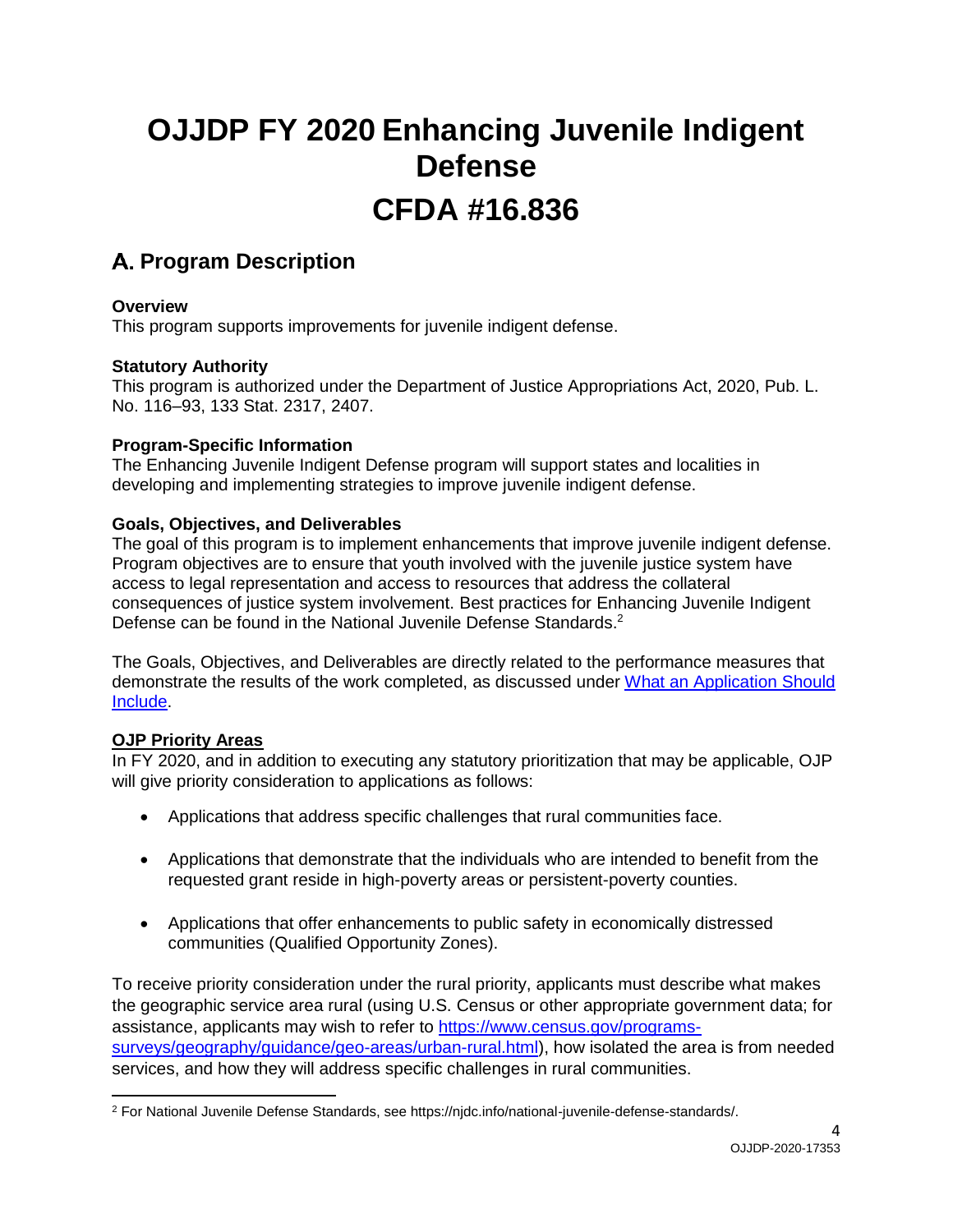To receive priority consideration under the poverty priority, the applicant must provide information to demonstrate that the individuals who are intended to benefit from the requested grant reside in high-poverty areas or persistent poverty counties. For purposes of this priority consideration, the term ''high-poverty area'' means any census tract with a poverty rate of at least 20 percent as measured by the 2013–2017 5-year data series available from the American Community Survey of the Census Bureau (applicants may search by census tract at [https://www.census.gov/acs/www/data/data-tables-and-tools/narrative-profiles/2017/\)](https://www.census.gov/acs/www/data/data-tables-and-tools/narrative-profiles/2017/) and the term ''persistent poverty counties'' means any county that has had 20 percent or more of its population living in poverty over the past 30 years, as measured by the 1990 and 2000 decennial censuses and the most recent Small Area Income and Poverty Estimates (applicants may search by county at [https://www.census.gov/data/tables/time-series/dec/census](https://www.census.gov/data/tables/time-series/dec/census-poverty.html)[poverty.html](https://www.census.gov/data/tables/time-series/dec/census-poverty.html) and at [https://www.census.gov/programs-surveys/saipe.html\)](https://www.census.gov/programs-surveys/saipe.html).

 To receive priority consideration under the Qualified Opportunity Zones priority, applicants must include information that specifies how the project will enhance public safety in the specified QOZs. For resources on QOZs, and for a current list of designated QOZs, see the U.S. Department of the Treasury's resource webpage, accessible at [https://www.cdfifund.gov/pages/opportunity-zones.aspx.](https://www.cdfifund.gov/pages/opportunity-zones.aspx)

#### <span id="page-4-0"></span>**Evidence-Based Programs or Practices**

 OJP strongly emphasizes the use of data and evidence in policymaking and program development in criminal justice, juvenile justice, and crime victim services. For additional information and resources on evidence-based programs or practices, see the OJP Grant [Application Resource Guide.](https://www.ojp.gov/funding/Apply/Resources/Grant-App-Resource-Guide.htm#evidenceBased)

#### <span id="page-4-1"></span> **Information Regarding Potential Evaluation of Programs and Activities**

 Applicants should note that OJP may conduct or support an evaluation of the programs and activities funded under this solicitation. For additional information, see the OJP Grant [Application Resource Guide](https://www.ojp.gov/funding/Apply/Resources/Grant-App-Resource-Guide.htm#potentialEvaluation) section titled "Information Regarding Potential Evaluation of Programs and Activities."

# **Federal Award Information**

Maximum number of awards OJJDP expects to make 4 Estimated maximum dollar amount for each award \$437,500 Total amount anticipated to be awarded under solicitation \$1,750,000 Period of performance start date  $\qquad \qquad$  October 1, 2020 Period of performance duration 36 months

 Under this solicitation, only one application by any particular applicant entity will be considered. An entity may, however, be proposed as a subrecipient (subgrantee) in more than one application.

 All awards are subject to the availability of appropriated funds and to any modifications or additional requirements that may be imposed by law.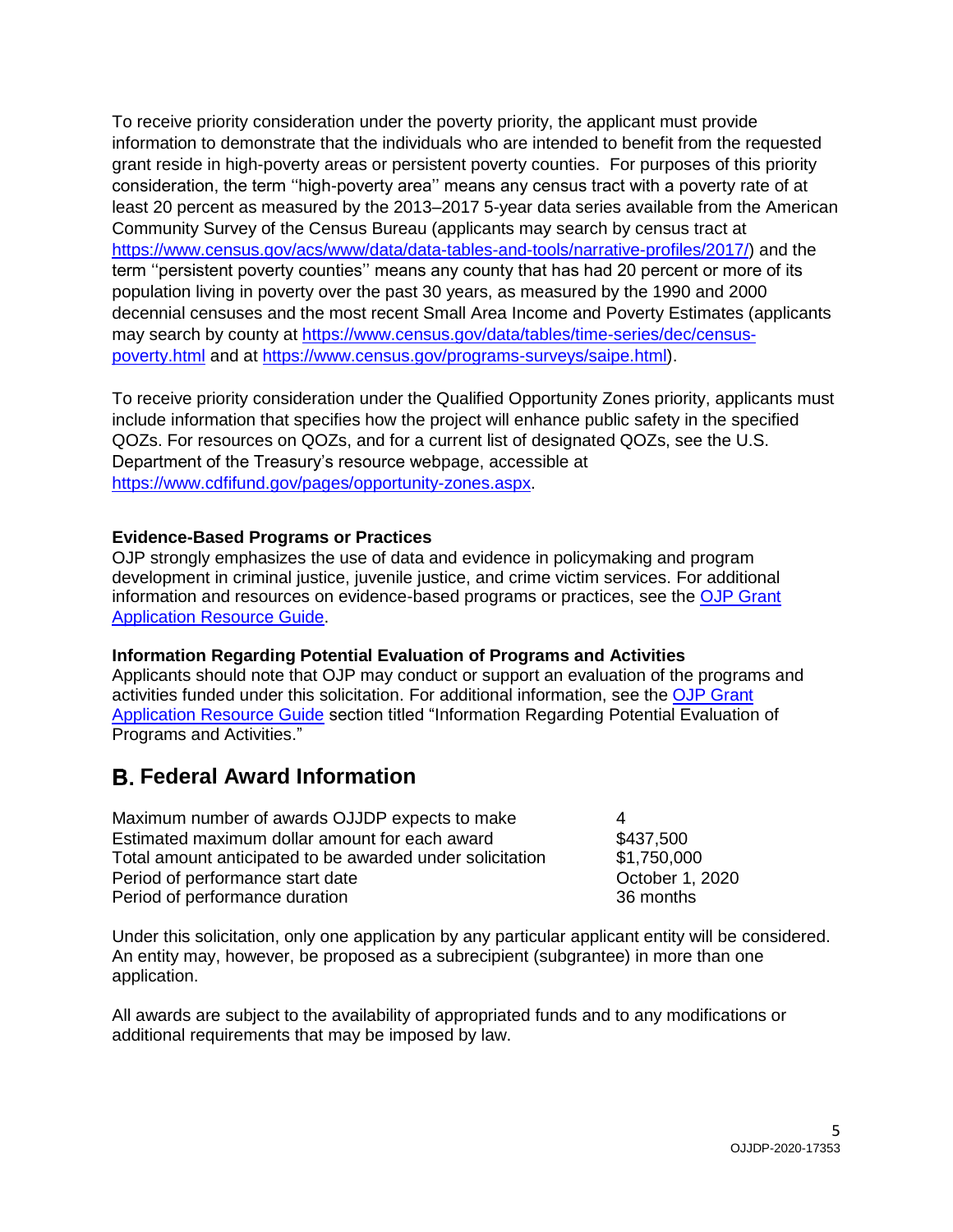# <span id="page-5-0"></span>**Type of Award**

 OJJDP expects to make awards under this solicitation as grants. See the "Administrative, National Policy, and Other Legal Requirements" section of the OJP Grant Application Resource [Guide](https://www.ojp.gov/funding/Apply/Resources/Grant-App-Resource-Guide.htm#otherLegalRequirements) for additional information.

### <span id="page-5-1"></span> **Financial Management and System of Internal Controls**

 Award recipients and subrecipients (including recipients or subrecipients that are pass-through entities) must, as described in the Part 200 Uniform Requirements<sup>3</sup> as set out at 2 C.F.R. 200.303, comply with standards for financial and program management. See the OJP Grant [Application Resource Guide](https://www.ojp.gov/funding/Apply/Resources/Grant-App-Resource-Guide.htm#internalControlsQuestionnaire) for additional information.

### <span id="page-5-3"></span><span id="page-5-2"></span>**Budget Information**

### **Cost Sharing or Match Requirement**

<span id="page-5-4"></span>This solicitation does not require a match.

 **Please see the [OJP Grant Application Resource Guide](https://ojp.gov/funding/Apply/Resources/Grant-App-Resource-Guide.htm) for information on the following:** 

 [Preagreement Costs \(also known as Preaward Costs\)](https://www.ojp.gov/funding/Apply/Resources/Grant-App-Resource-Guide.htm#pre-agreement)  [Limitation on Use of Award Funds for Employee Compensation; Waiver](https://www.ojp.gov/funding/Apply/Resources/Grant-App-Resource-Guide.htm#UseOfAwardFunds)  [Prior Approval, Planning, and Reporting of Conference/Meeting/Training Costs](https://www.ojp.gov/funding/Apply/Resources/Grant-App-Resource-Guide.htm#reportingCosts)  [Costs Associated With Language Assistance](https://www.ojp.gov/funding/Apply/Resources/Grant-App-Resource-Guide.htm#languageAssistance) (if applicable)

# **Eligibility Information**

For eligibility information, see the title page.

For information on cost sharing or match requirements, see Cost Sharing or Match [Requirement.](#page-5-3) 

# **Application and Submission Information**

 This solicitation expressly modifies the OJP Grant Application Resource Guide by not incorporating the "Disclosure of Process Related to Executive Compensation" provisions in the "Application Attachments" section of the OJP Grant Application Resource Guide.

# <span id="page-5-5"></span>**What an Application Should Include**

 The following application elements MUST be included in the application submission for an application to meet the basic minimum requirements (BMR) to advance to peer review and receive consideration for funding: Program Narrative, Budget Detail Worksheet, and Budget Narrative*.* 

See the "Application Elements and Formatting Instructions" section of the OJP Grant Application [Resource Guide](https://www.ojp.gov/funding/Apply/Resources/Grant-App-Resource-Guide.htm#formatInstructions) for information on what happens to an application that does not contain all of the specified elements or that is nonresponsive to the scope of the solicitation*.* 

# **1. Application for Federal Assistance (Standard Form (SF)-424)**

 $\overline{a}$  $^3$  The "Part 200 Uniform Requirements" means the DOJ regulation at 2 C.F.R Part 2800, which adopts (with certain modifications) the provisions of 2 C.F.R. Part 200.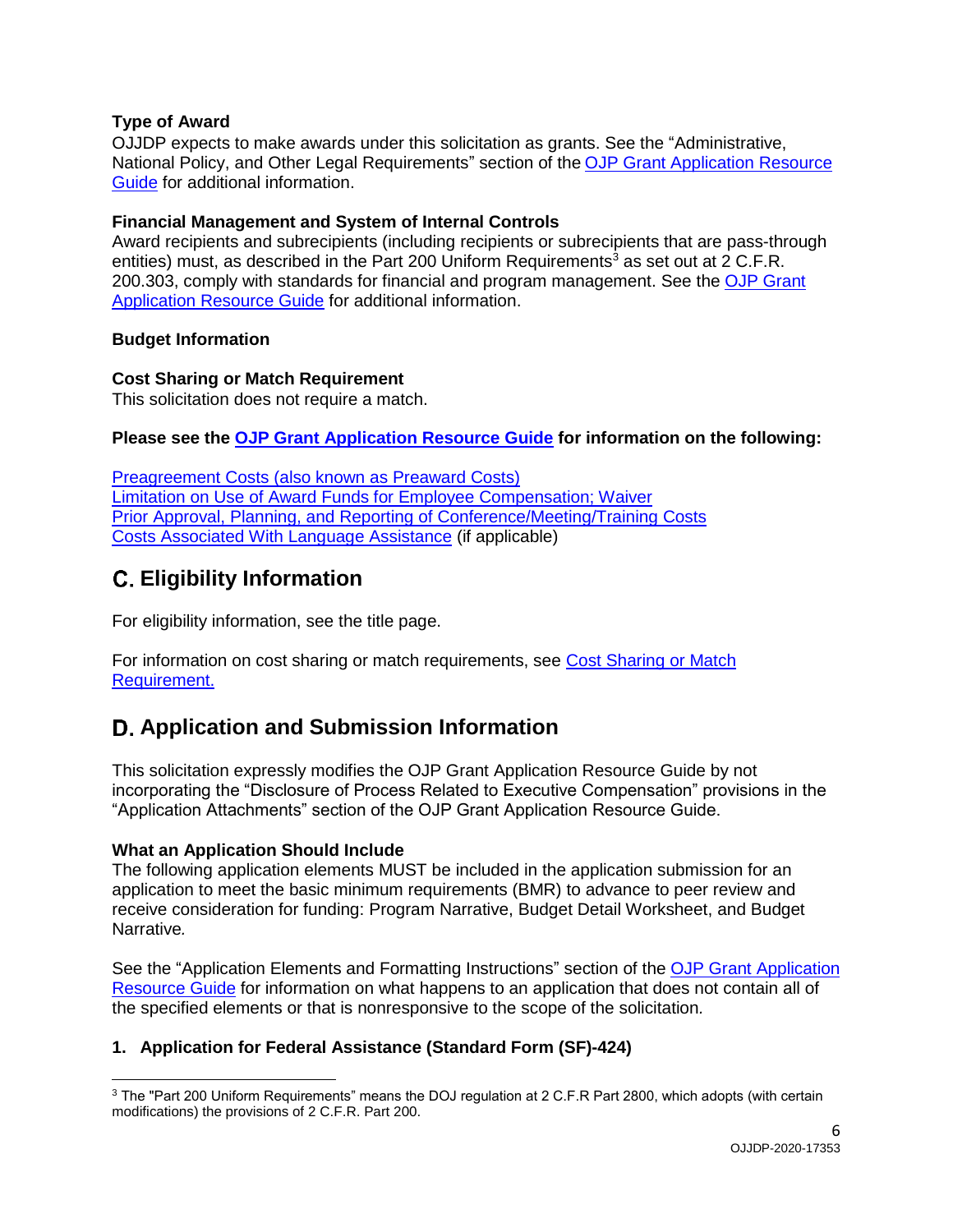The SF-424 is a required standard form used as a cover sheet for submission of preapplications, applications, and related information. See the OJP Grant Application [Resource Guide](https://www.ojp.gov/funding/Apply/Resources/Grant-App-Resource-Guide.htm#completeApplication) for additional information on completing the SF-424.

**Intergovernmental Review:** This solicitation ("funding opportunity") is subject to **Executive** [Order 12372.](https://www.archives.gov/federal-register/codification/executive-order/12372.html) An applicant may find the names and addresses of State Single Points of Contact (SPOCs) at the following website: [https://www.whitehouse.gov/wp-](https://www.whitehouse.gov/wp-content/uploads/2017/11/Intergovernmental_-Review-_SPOC_01_2018_OFFM.pdf) [content/uploads/2017/11/Intergovernmental\\_-Review-\\_SPOC\\_01\\_2018\\_OFFM.pdf.](https://www.whitehouse.gov/wp-content/uploads/2017/11/Intergovernmental_-Review-_SPOC_01_2018_OFFM.pdf) If the applicant's state appears on the SPOC list, the applicant must contact the state SPOC to find out about, and comply with, the state's process under E.O. 12372. In completing the SF-424, an applicant whose state appears on the SPOC list is to make the appropriate selection in response to question 19, once the applicant has complied with its state E.O. 12372 process. (An applicant whose state does not appear on the SPOC list should answer question 19 by selecting the response that the: "Program is subject to E.O. 12372, but has not been selected by the state for review.").

### **2. Project Abstract**

 Include a project abstract (no more than 400 words) that summarizes the proposed project including primary activities, products and deliverables, the service area, and who will benefit. Project abstracts should be—

- Written for a general public audience.
- Submitted as a separate attachment with "Project Abstract" as part of its file name.
- Single-spaced, using a standard 12-point Times New Roman font with 1-inch margins.

#### **3. Program Narrative**

 Applicants must submit a program narrative that presents a detailed description of the purpose, goals, objectives, strategies, design, and management of the proposed program. The program narrative should be double-spaced with 1-inch margins, not exceeding 30 pages of 8½ by 11 inches, and use a standard 12-point Times New Roman font. Pages should be numbered "1 of 30," etc. The tables, charts, pictures, etc., including all captions, legends, keys, subtext, etc., may be single-spaced and will count in the 30-page limit. Material required under the Budget and Budget Narrative and Additional Attachments sections will not count toward the program narrative page count. Applicants may provide bibliographical references as a separate attachment that will not count toward the 30-page program narrative limit. If the program narrative fails to comply with these length-related restrictions, OJJDP may negatively consider such noncompliance in peer review and in final award decisions.

 The program narrative should address the following selection criteria: (1) description of the issue, (2) program design and implementation, (3) capabilities and competencies, and (4) plan for collecting the data required for this solicitation's performance measures. The applicant should clearly delineate the connections between and among each of these sections. For example, the applicant should derive the goals and objectives directly from the problems to be addressed. Similarly, the project design section should clearly explain how the program's structure and activities will accomplish the goals and objectives identified in the previous section.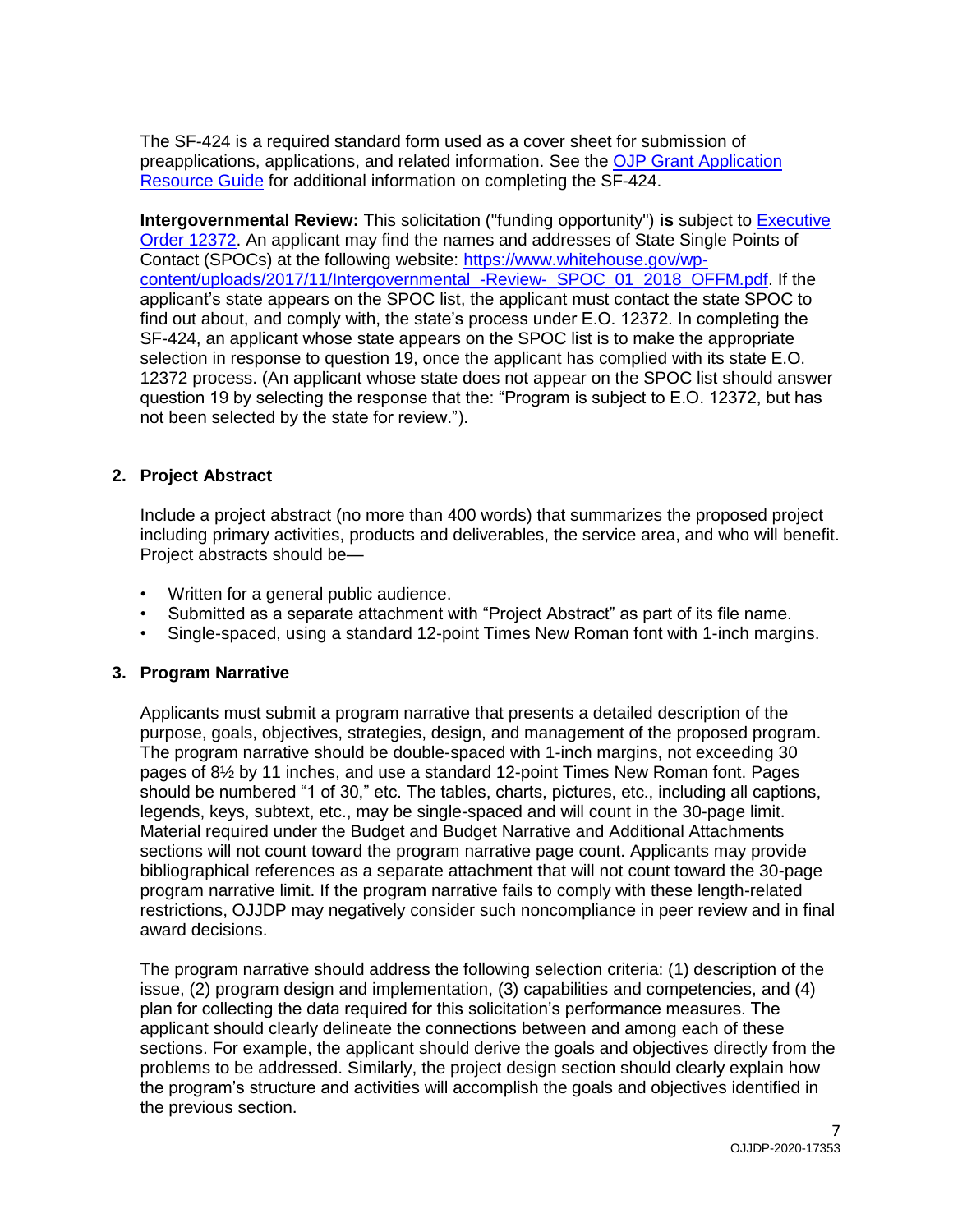The following sections should be included as part of the program narrative:

 a. **Description of the Issue***.* Describe the nature and scope of the problem that the program will address (e.g., access to legal representation, data collection issues, gaps in youth services, etc.). The applicant should use data to provide evidence that the problem exists, demonstrate the size and scope of the problem, and document the effects of the problem on the target population and the larger community. Any data or research referenced in the narrative should include information about the source of the data and/or a citation. Applicants should describe the target population and any previous or current attempts to address the problem.

 Applicants should describe any research or evaluation studies that relate to the problem and contribute to their understanding of its causes and potential solutions. While OJJDP expects applicants to review the research literature for relevant studies, they should also explore whether unpublished local sources of research or evaluation data are available.

 b. **Project Design and Implementation.** Detail how the project will operate throughout the funding period and describe the strategies that they will use to achieve the goals and objectives identified. Applicants should describe how they will complete the deliverables stated in the Goals, Objectives, and Deliverables section on page 4. OJJDP encourages applicants to select evidence-based practices for their programs.

 Applicants are encouraged to identify any training and technical assistance needs associated with their proposed projects and build required experts, if any, directly into their program narrative's project design and their budget.

 This section should also include details regarding any leveraged resources (cash or in- kind) from local sources to support the project and discuss plans for sustainability beyond the grant period.

 **Timeline.** Applicants should submit a realistic timeline or milestone chart that indicates major tasks associated with the goals and objectives of the project, assigns responsibility for each, and plots completion of each task by month or quarter for the duration of the award, using "Year 1," "Month 1," "Quarter 1," etc., not calendar dates (see "Sample Project Timelines" <u>here</u>).

 Applicants should submit the timeline as a separate attachment. On receipt of an award, the recipient may revise the timeline, based on training and technical assistance that OJJDP will provide.

 c. **Capabilities and Competencies.** Describe the experience and capability of the applicant organization and any contractors or subgrantees that the applicant will use to implement and manage this effort and its associated federal funding, highlighting any previous experience implementing projects of similar design or magnitude. Applicants should highlight their experience/capability/capacity to manage subawards, including details on their system for fiscal accountability. Management and staffing patterns should be clearly connected to the project design described in the previous section. Applicants should describe the roles and responsibilities of project staff and explain the program's organizational structure and operations. Applicants should include a copy of an organizational chart showing how the organization operates, including who manages the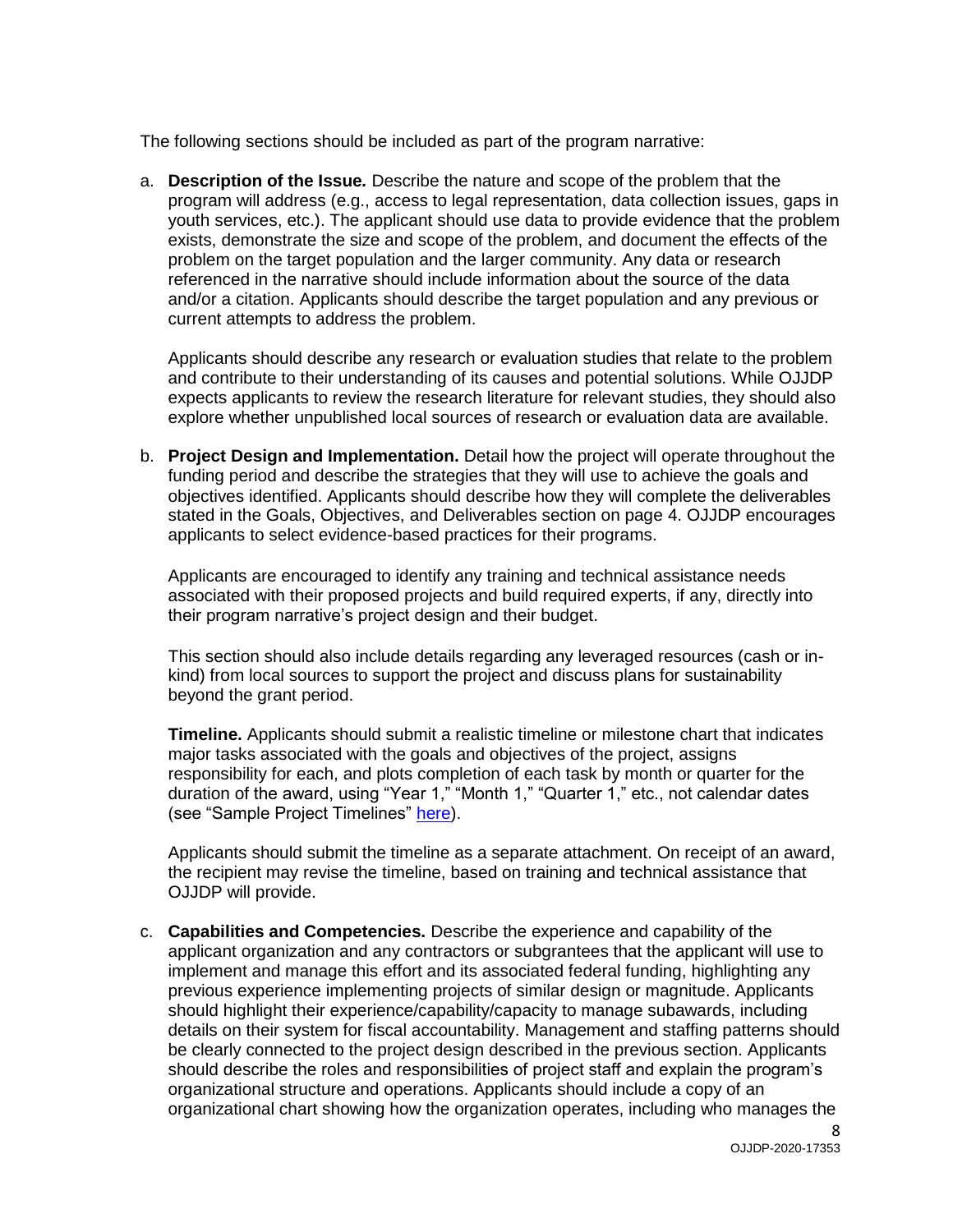finances; how the organization manages subawards, if there are any; and the management of the project proposed for funding.

 d. **Plan for Collecting the Data Required for This Solicitation's Performance Measures.** OJP will require each successful applicant to submit regular performance data that demonstrate the results of the work carried out under the award. The performance data directly relate to the goals, objectives, and deliverables identified under ["Goals, Objectives, and Deliverables.](#page-3-2)"

 Applicants should visit OJP's performance measurement page at [www.ojp.gov/performance](https://www.ojp.gov/performance) for an overview of performance measurement activities at OJP.

 Award recipients will be required to provide the relevant data by submitting semi-annual performance metrics through OJJDP's online Performance Measurement Tool (PMT), located at [https://ojpsso.ojp.gov/.](https://ojpsso.ojp.gov/) Applicants should review the complete list of performance measures for this solicitation [here.](https://ojjdp.ojp.gov/sites/g/files/xyckuh176/files/media/document/performance-measures-fy-2020-enhancements-for-juvenile-indigent-defense-program.pdf)

 The application should demonstrate the applicant's understanding of the performance data reporting requirements for this grant program and detail how the applicant will gather the required data should it receive funding.

 Please note that applicants are not required to submit performance data with the application. Performance measures information is included as an alert that successful applicants will be required to submit performance data as part of the reporting requirements under an award.

#### **Note on Project Evaluations**

 An applicant that proposes to use award funds through this solicitation to conduct project evaluations should follow the guidance under Note on Project Evaluations in the OJP Grant [Application Resource Guide.](https://www.ojp.gov/funding/Apply/Resources/Grant-App-Resource-Guide.htm#projectEvaluation)

 **Please see the [OJP Grant Application Resource Guide](https://ojp.gov/funding/Apply/Resources/Grant-App-Resource-Guide.htm) for information on the following:** 

 Submission Information section. **4. [Budget Information and Associated Documentation](https://www.ojp.gov/funding/Apply/Resources/Grant-App-Resource-Guide.htm#budgetInfo)** in the Budget Preparation and

 Applicants are encouraged to identify any training and technical assistance needs associated with their proposed projects and build required experts, if any, directly into their budget.

- **5. [Indirect Cost Rate Agreement](https://www.ojp.gov/funding/Apply/Resources/Grant-App-Resource-Guide.htm#indirectCosts)**
- **[6. Financial Management and System of Internal Controls Questionnaire \(including](https://www.ojp.gov/funding/Apply/Resources/Grant-App-Resource-Guide.htm#internalControlsQuestionnaire)  [applicant disclosure of high-risk status\)](https://www.ojp.gov/funding/Apply/Resources/Grant-App-Resource-Guide.htm#internalControlsQuestionnaire)**
- **7. [Disclosure of Lobbying Activities](https://www.ojp.gov/funding/Apply/Resources/Grant-App-Resource-Guide.htm#lobbyingActivity)**
- **8. [Applicant Disclosure of Pending Applications](https://www.ojp.gov/funding/Apply/Resources/Grant-App-Resource-Guide.htm#applicantDisclosure)**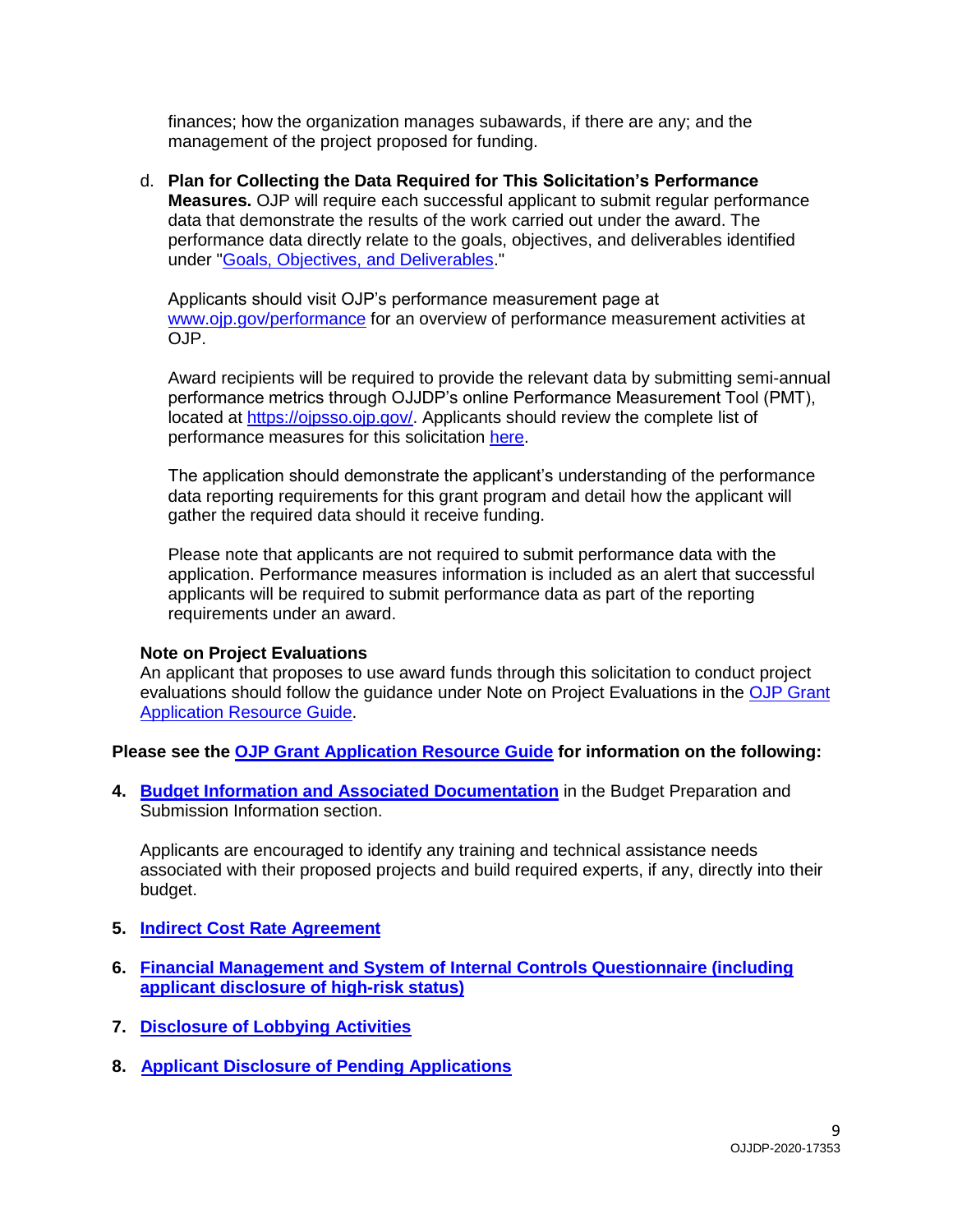# **9.** [Applicant Disclosure and Justification –](https://www.ojp.gov/funding/Apply/Resources/Grant-App-Resource-Guide.htm#applicantDisclosureHR) DOJ High-Risk Grantees<sup>4</sup> (if applicable)

# **10. [Research and Evaluation Independence and Integrity](https://www.ojp.gov/funding/Apply/Resources/Grant-App-Resource-Guide.htm#researchAndEvaluation)**

### **11. Additional Attachments**

### **a. Documentation of Rural Challenges (if applicable)**

 As is mentioned above, OJP will give priority consideration in award decisions to applications that address specific challenges that rural communities face. Each applicant proposing to receive priority consideration under the rural priority should provide a sufficient narrative to include what makes the geographic service area rural (using U.S. Census or other appropriate government data), how isolated the area is from needed services, and how it will address specific challenges in rural communities.

### **b. Documentation of High-Poverty Areas or Persistent-Poverty Counties (if applicable)**

 As mentioned above, OJP will give priority consideration in award decisions to applications that demonstrate that the individuals who will benefit from the requested grant reside in high-poverty areas or persistent-poverty counties as defined above. Each applicant proposing to receive consideration under the High-Poverty Areas or Persistent Poverty Counties priority should provide a sufficient narrative explanation to identify each specific High-Poverty Area (by census tract number(s)) and/or each specific Persistent-Poverty County where individuals are intended to benefit from the requested grant and how the requested grant will address specific challenges in each such identified area and/or county.

# **c. Documentation of Enhanced Public Safety in Qualified Opportunity Zones (if applicable)**

 As is mentioned above, OJP will give priority consideration in award decisions to designated Qualified Opportunity Zones (QOZs). Each applicant proposing to receive priority consideration under the under the Qualified Opportunity Zones priority should provide a sufficient narrative explanation in order for OJP to identify clearly the public safety benefit the applicant anticipates that its project will have on a specified QOZ(s). The narrative and the list of affected QOZs (by census tract number) must be included as an attachment that is clearly labeled as addressing QOZs. The applicant may also include tables, charts, graphs, or other relevant illustrations that may be useful in comprehending the manner in which the proposed project is anticipated to benefit a QOZ(s).

 $\overline{\phantom{a}}$  $4$  A "DOJ High-Risk Grantee" is a recipient that has received a DOJ High-Risk designation based on a documented history of unsatisfactory performance, financial instability, management system or other internal control deficiencies, or noncompliance with award terms and conditions on prior awards, or that is otherwise not responsible.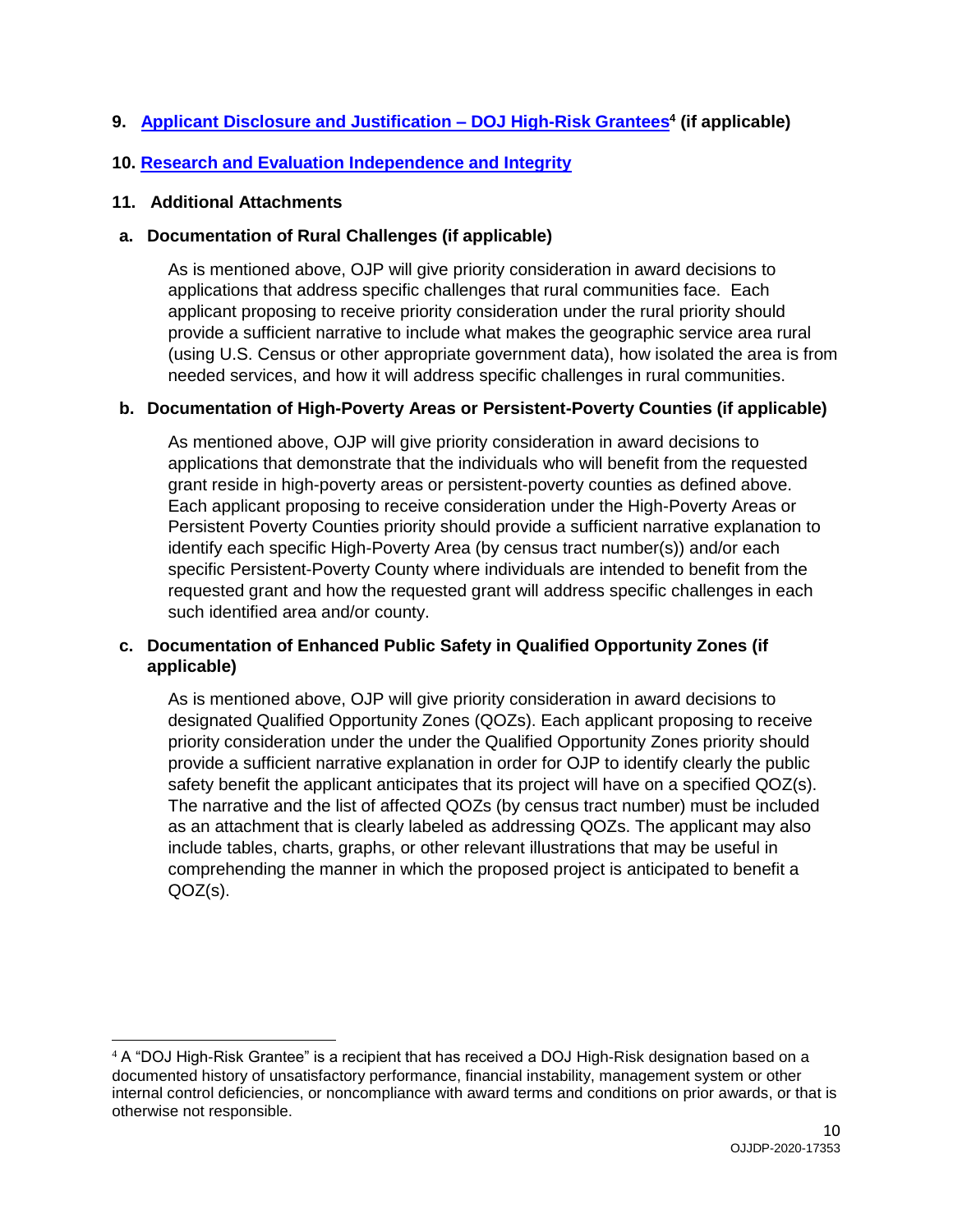- **d. Timeline or milestone chart (see page 8).**
- **e. Resumes of all key personnel.**
- **f. Job descriptions outlining roles and responsibilities for all key positions.**
- **g. Organizational chart (see page 8).**

# <span id="page-10-0"></span>**How To Apply [\(Grants.gov\)](https://Grants.gov)**

Applicants must register in and submit applications through [Grants.gov,](https://www.grants.gov/) a primary source to find federal funding opportunities and apply for funding. Find information on how to apply in response to this solicitation in the **OJP Grant Application Resource Guide**.

# **Registration and Submission Steps**

 Applicants will need the following identifying information when searching for the funding opportunity on [Grants.gov.](https://Grants.gov)

- 16.836, Indigent Defense
- OJJDP-2020-17353

For information on each registration and submission step, see the **OJP Grant Application** [Resource Guide.](https://www.ojp.gov/funding/Apply/Resources/Grant-App-Resource-Guide.htm#submissionSteps)

# **Application Review Information**

# <span id="page-10-1"></span>**Review Criteria**

 Applications that meet basic minimum requirements will be evaluated by peer reviewers using the following review criteria.

- 1. Description of the Issue (10%)
- 2. Project Design and Implementation (45%)
- 3. Capabilities and Competencies (25%)
- 4. Plan for Collecting the Data Required for This Solicitation's Performance Measures  $(10\%)$
- 5. Budget (10%): complete, cost effective, and allowable (e.g., reasonable, allocable, and necessary for project activities). Budget narratives should demonstrate generally how should demonstrate cost effectiveness in relation to potential alternatives and the goals of the project. 5 applicants will maximize cost effectiveness of grant expenditures. Budget narratives

# <span id="page-10-2"></span>**Review Process**

 $\overline{\phantom{a}}$ 

 OJJDP reviews the application to make sure that the information presented is reasonable, understandable, measurable, achievable, and consistent with the solicitation. See the OJP [Grant Application Resource Guide](https://www.ojp.gov/funding/Apply/Resources/Grant-App-Resource-Guide.htm#applicationReview) for information on the application review process for this solicitation.

 $5$  Generally speaking, a reasonable cost is a cost that, in its nature or amount, does not exceed that which would be incurred by a prudent person under the circumstances prevailing at the time the decision was made to incur the costs.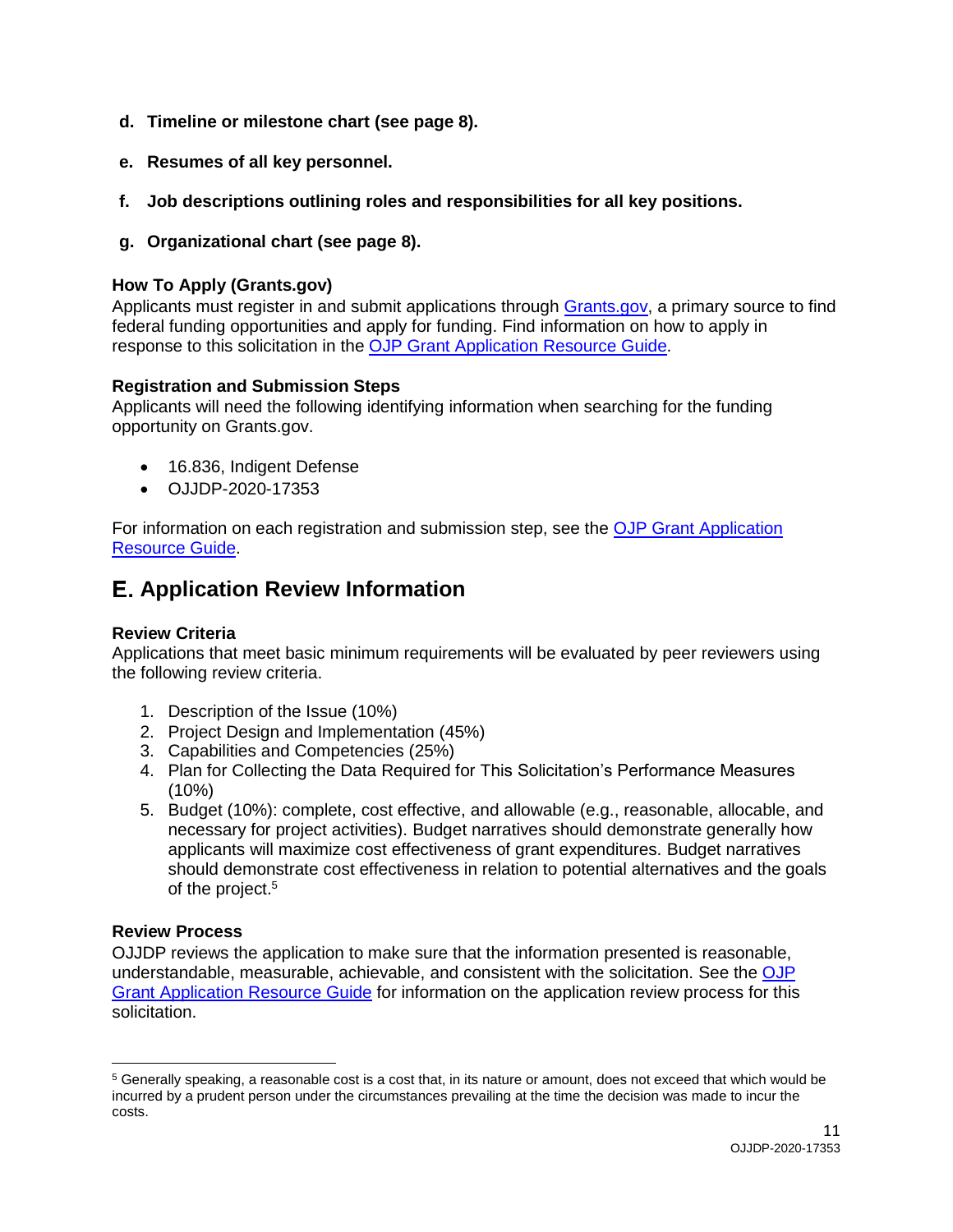Peer reviewers will review the applications submitted under this solicitation that meet basic minimum requirements. For purposes of assessing whether an application meets basic minimum requirements and should proceed to further consideration, OJP screens applications for compliance with those requirements. Although specific requirements may vary, the following are common requirements applicable to all solicitations for funding under OJP programs:

- The application must be submitted by an eligible type of applicant.
- The application must request funding within programmatic funding constraints (if applicable).
- The application must be responsive to the scope of the solicitation.
- The application must include all items necessary to meet the basic minimum requirements.

 For a list of the application elements that MUST be included in the application submission in order for an application to meet the basic minimum requirements, see "What an Application Should Include" under Section D. Application and Submission Information.

 Peer review panels will evaluate, score, and rate applications that meet basic minimum requirements. OJJDP may use internal peer reviewers, external peer reviewers, or a combination, to assess applications on technical merit using the solicitation's review criteria. An external peer reviewer is an expert in the subject matter of a given solicitation who is not a current DOJ employee. An internal reviewer is a current DOJ employee who is well-versed or has expertise in the subject matter of this solicitation. Peer reviewers' ratings and any resulting recommendations are advisory only, although reviewer views are considered carefully.

 Other important considerations for OJJDP include geographic diversity, strategic priorities (specifically including, but not limited to, those mentioned above relating to addressing specific challenges that rural communities face, high-poverty areas or persistent-poverty counties, demonstrable potential enhancement to public safety in one or more federally designated Qualified Opportunity Zones), available funding, as well as the extent to which the Budget Detail Worksheet and Budget Narrative accurately explain project costs that are reasonable, necessary, and otherwise allowable under federal law and applicable federal cost principles.

 Pursuant to the Part 200 Uniform Requirements, before award decisions are made, OJP also reviews information related to the degree of risk posed by the applicant. Among other things to help assess whether an applicant that has one or more prior federal awards has a satisfactory record with respect to performance, integrity, and business ethics, OJP checks whether the applicant is listed in the System for Award Management (SAM) as excluded from receiving a federal award.

 In addition, if OJP anticipates that an award will exceed \$250,000 in federal funds, OJP also must review and consider any information about the applicant that appears in the nonpublic segment of the integrity and performance system accessible through SAM (currently, the Federal Awardee Performance and Integrity Information System, FAPIIS).

Important note on FAPIIS: An applicant, at its option, may review and comment on any information about itself that currently appears in FAPIIS and was entered by a federal awarding agency. OJP will consider any such comments by the applicant, in addition to the other information in FAPIIS, in its assessment of the risk posed by the applicant.

 Absent explicit statutory authorization or written delegation of authority to the contrary, all final award decisions will be made by the Assistant Attorney General, who may take into account not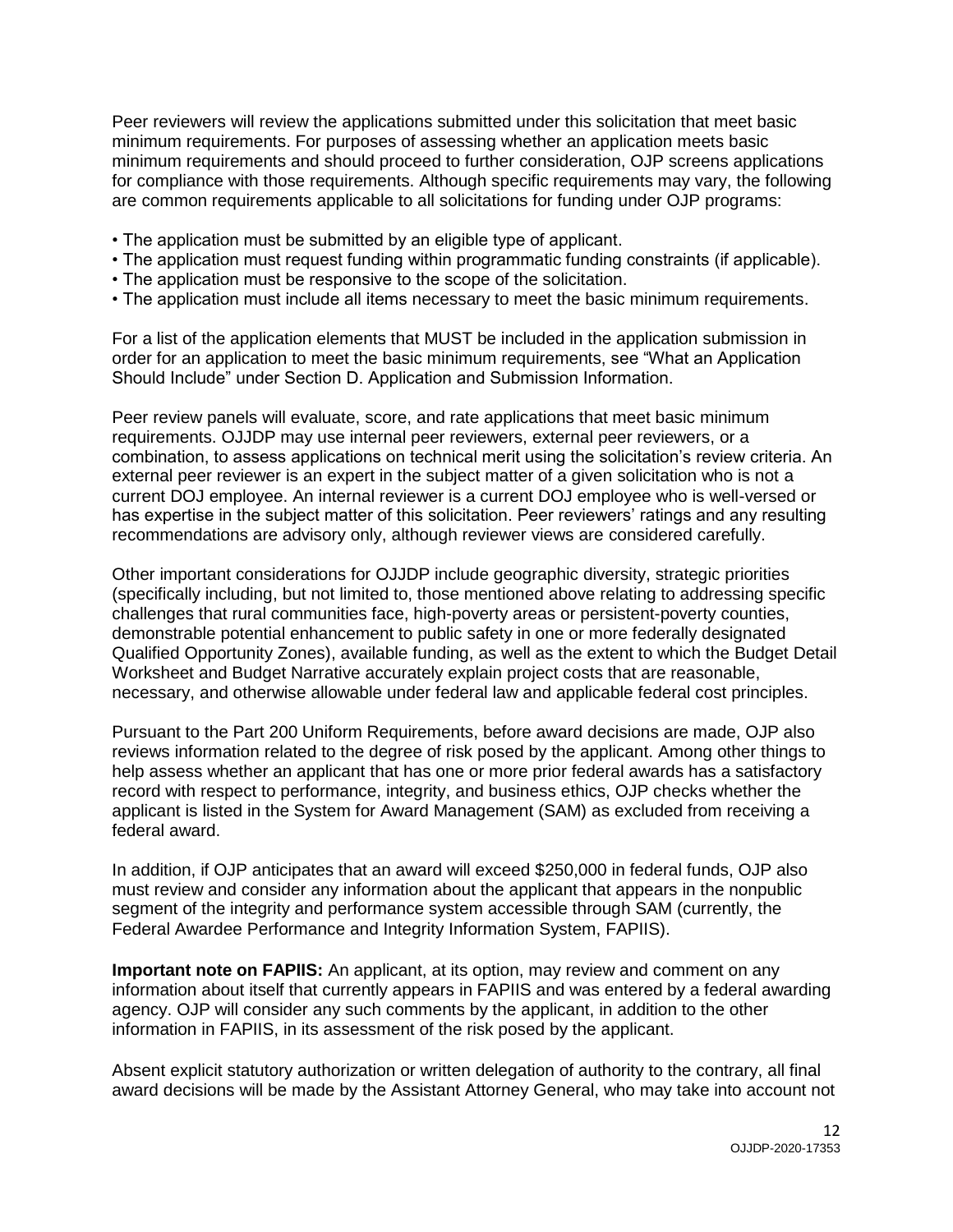only peer review ratings and OJJDP recommendations, but also other factors as indicated in this section.

# **Federal Award Administration Information**

 **Please see the [OJP Grant Application Resource Guide](https://ojp.gov/funding/Apply/Resources/Grant-App-Resource-Guide.htm) for information on the following:** 

### <span id="page-12-1"></span><span id="page-12-0"></span> **[Federal Award Notices](https://www.ojp.gov/funding/Apply/Resources/Grant-App-Resource-Guide.htm#awardNotices)**

#### **[Administrative, National Policy, and Other Legal Requirements](https://www.ojp.gov/funding/Apply/Resources/Grant-App-Resource-Guide.htm#otherLegalRequirements)**

 OJP strongly encourages prospective applicants to review information on post-award legal requirements and common OJP award conditions prior to submitting an application.

 If selected for funding, in addition to implementing the funded project consistent with the OJP- approved application, the recipient must comply with all award conditions and all applicable requirements of federal statutes and regulations (including applicable requirements referred to in the assurances and certifications executed in connection with award acceptance).

 For additional information on these legal requirements, see the "Administrative, National Policy, and Other Legal Requirements" section in the [OJP Grant Application Resource Guide.](https://www.ojp.gov/funding/Apply/Resources/Grant-App-Resource-Guide.htm#otherLegalRequirements)

#### <span id="page-12-2"></span>**[Information Technology \(IT\) Security Clauses](https://www.ojp.gov/funding/Apply/Resources/Grant-App-Resource-Guide.htm#securityClauses)**

#### <span id="page-12-3"></span>**General Information About [Post-Federal Award Reporting Requirements](https://www.ojp.gov/funding/Apply/Resources/Grant-App-Resource-Guide.htm#awardReportingRequirements)**

In addition to the deliverables described in [Goals, Objectives, and Deliverables,](#page-3-2) any recipient of an award under this solicitation will be required to submit certain reports and data.

Required reports. Recipients typically must submit quarterly financial reports, semi-annual progress reports, final financial and progress reports, and, if applicable, an annual audit report in accordance with the Part 200 Uniform Requirements or specific award conditions. Future awards and fund drawdowns may be withheld if reports are delinquent. (In appropriate cases, OJP may require additional reports.)

See the **OJP Grant Application Resource Guide** for additional information on specific post-award reporting requirements, including performance measures data.

# **Federal Awarding Agency Contact(s)**

For OJP contact(s), see page *2.* 

For contact information for [Grants.gov](https://Grants.gov), see page *2.* 

# **Other Information**

<span id="page-12-4"></span> **Please see the [OJP Grant Application Resource Guide](https://ojp.gov/funding/Apply/Resources/Grant-App-Resource-Guide.htm) for information on the following:** 

 **[Freedom of Information and Privacy Act \(5 U.S.C. 552 and 5 U.S.C. 552a\)](https://www.ojp.gov/funding/Apply/Resources/Grant-App-Resource-Guide.htm#foia)  [Provide Feedback to OJP](https://www.ojp.gov/funding/Apply/Resources/Grant-App-Resource-Guide.htm#feedback)**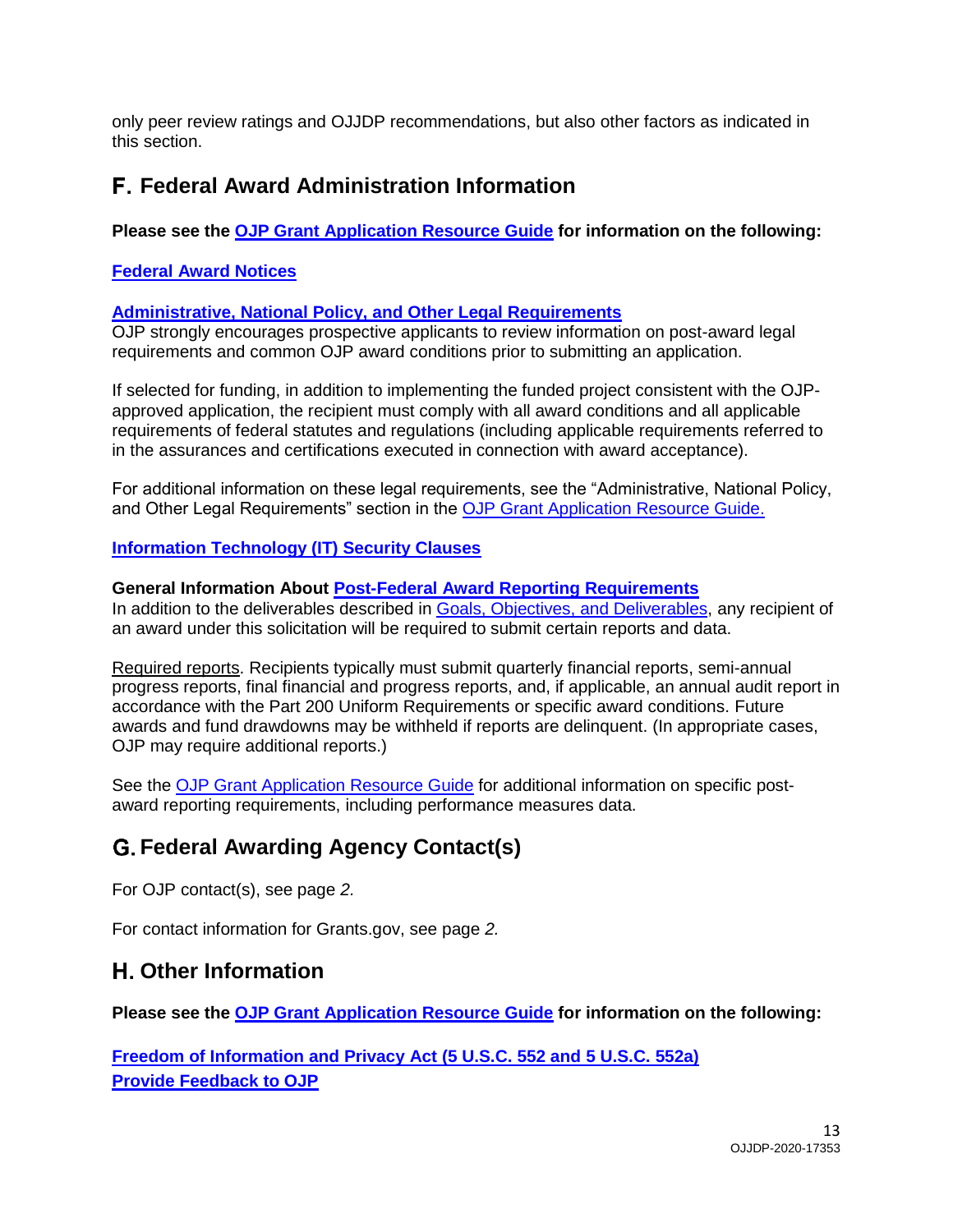# **Appendix A: Application Checklist**

# **OJJDP FY 2020 Enhancing Juvenile Indigent Defense**

<span id="page-13-0"></span>This application checklist has been created as an aid in developing an application.

### **What an Applicant Should Do:**

|                              | Prior to Registering in Grants.gov:<br>Acquire a DUNS Number<br>Acquire or renew registration with SAM |  | (see OJP Grant Application Resource Guide)<br>(see OJP Grant Application Resource Guide) |  |
|------------------------------|--------------------------------------------------------------------------------------------------------|--|------------------------------------------------------------------------------------------|--|
| To Register with Grants.gov. |                                                                                                        |  |                                                                                          |  |
|                              | Acquire AOR and Grants.gov username/password<br><b>Resource Guide)</b>                                 |  | (see OJP Grant Application                                                               |  |
| П                            | Acquire AOR confirmation from the E-Biz POC                                                            |  | (see OJP Grant Application                                                               |  |
|                              | <b>Resource Guide)</b>                                                                                 |  |                                                                                          |  |
| To Find Funding Opportunity: |                                                                                                        |  |                                                                                          |  |
|                              | Search for the Funding Opportunity on Grants.gov                                                       |  | (see OJP Grant Application                                                               |  |
|                              | <b>Resource Guide)</b>                                                                                 |  |                                                                                          |  |
| $\mathbb{R}^n$               | Access Funding Opportunity and Application Package (see OJP Grant Application                          |  |                                                                                          |  |
|                              | <b>Resource Guide)</b>                                                                                 |  |                                                                                          |  |
| $\overline{\phantom{a}}$     | Sign up for Grants.gov email notifications (optional)                                                  |  | (see OJP Grant Application                                                               |  |
|                              | <b>Resource Guide)</b>                                                                                 |  |                                                                                          |  |
|                              | Read Important Notice: Applying for Grants in Grants.gov                                               |  |                                                                                          |  |

□ Read OJP policy and guidance on conference approval, planning, and reporting (see [OJP Grant Application Resource Guide\)](https://www.ojp.gov/funding/Apply/Resources/Grant-App-Resource-Guide.htm#reportingCosts) available at [ojp.gov/financialguide/DOJ/PostawardRequirements/chapter3.10a.htm](https://ojp.gov/financialguide/DOJ/PostawardRequirements/chapter3.10a.htm) 

*After Application Submission*, *Receive [Grants.gov](https://Grants.gov) Email Notifications That:* 

- □ (1) Application has been received
- □ (2) Application has either been successfully validated or rejected with errors (see OJP [Grant Application Resource Guide\)](https://www.ojp.gov/funding/Apply/Resources/Grant-App-Resource-Guide.htm#submissionSteps)

 *If No [Grants.gov](https://Grants.gov) Receipt, and Validation or Error Notifications Are Received:* 

□ Contact the Response Center regarding experiencing technical difficulties (see OJP [Grant Application Resource Guide\)](https://www.ojp.gov/funding/Apply/Resources/Grant-App-Resource-Guide.htm#submissionSteps)

#### **Overview of Post-Award Legal Requirements**:

□ Review the "Overview of Legal Requirements Generally Applicable to OJP Grants and [Cooperative Agreements -](https://www.ojp.gov/funding/Explore/LegalOverview2020/index.htm) FY 2020 Awards" in the [OJP Funding Resource Center.](https://www.ojp.gov/funding/index.htm)

#### **Scope Requirement:**

 $\Box$  The federal amount requested is within the allowable limit(s) of \$437,500.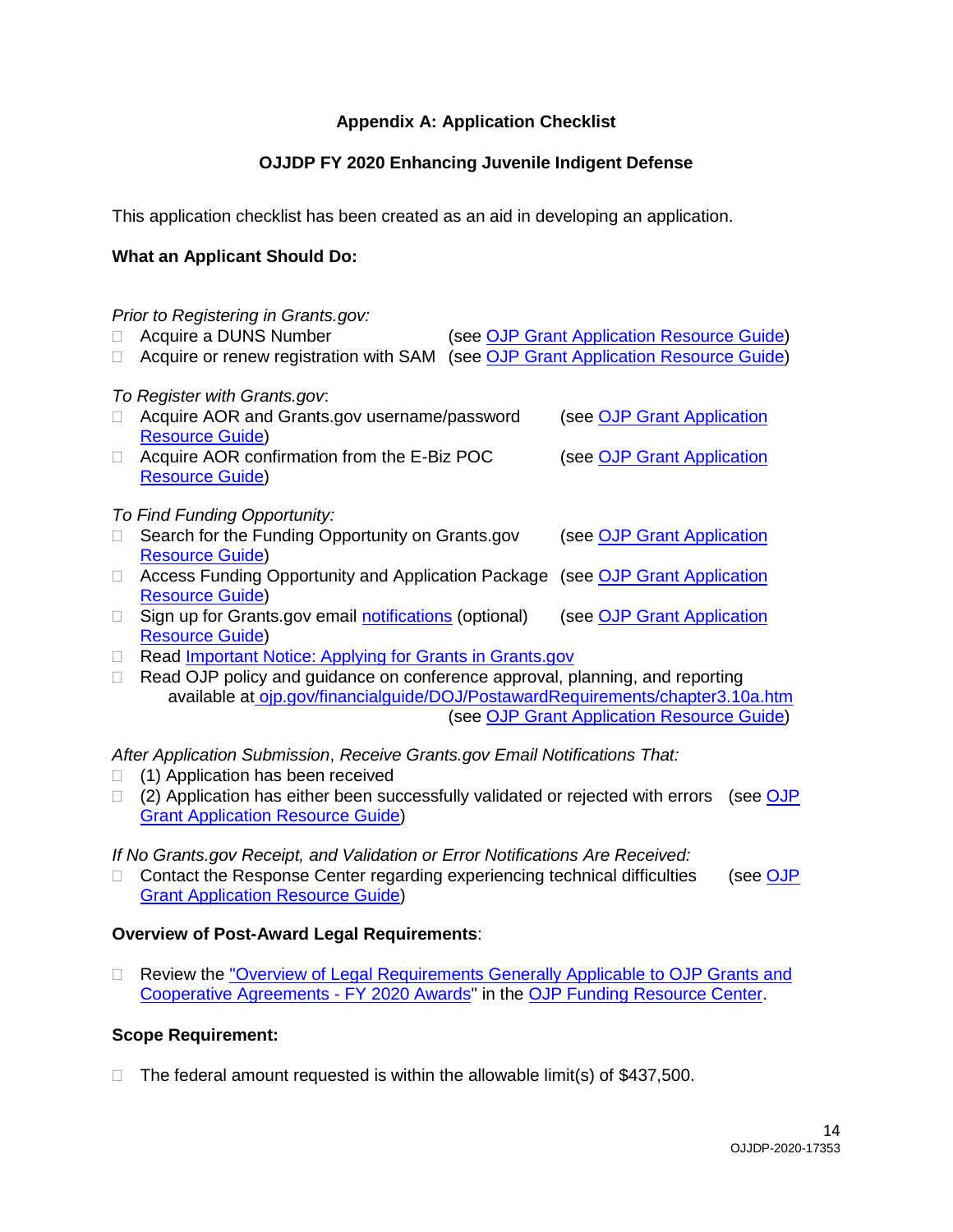### **Eligibility Requirement:**

Eligible applicants include:

- states and territories, and
- units of local government.<sup>6</sup>

#### **What an Application Should Include:**

□ Application for Federal Assistance (SF-424) (see page 6) (see page 7) (see page 7) The following items are critical application elements required to pass Basic Minimum Requirements review. An application that OJP determines does not include the application elements that must be included in the application submission in order for the application to meet the basic minimum requirements, will neither proceed to peer review, nor receive further consideration. □ Budget Detail and Narrative (see OJP Grant Application □ Program Narrative (see page 7) [Resource Guide\)](https://www.ojp.gov/funding/Apply/Resources/Grant-App-Resource-Guide.htm#budgetInfo)  $\Box$  Intergovernmental Review **Project Abstract** 

- □ Indirect Cost Rate Agreement (if applicable) (see [OJP Grant Application Resource Guide\)](https://www.ojp.gov/funding/Apply/Resources/Grant-App-Resource-Guide.htm#indirectCosts)
- □ Financial Management and System of Internal Controls Questionnaire (see [OJP Grant Application Resource Guide\)](https://www.ojp.gov/funding/Apply/Resources/Grant-App-Resource-Guide.htm#internalControlsQuestionnaire)
- Disclosure of Lobbying Activities (SF-LLL) (see [OJP Grant Application Resource Guide\)](https://www.ojp.gov/funding/Apply/Resources/Grant-App-Resource-Guide.htm#lobbyingActivity)
- □ Applicant Disclosure of Pending Applications (see [OJP Grant Application Resource Guide\)](https://www.ojp.gov/funding/Apply/Resources/Grant-App-Resource-Guide.htm#applicantDisclosure)
- □ Applicant Disclosure and Justification DOJ High Risk Grantees (if applicable) (see [OJP Grant Application Resource Guide\)](https://www.ojp.gov/funding/Apply/Resources/Grant-App-Resource-Guide.htm#applicantDisclosureHR)

6 A "unit of local government" means—

 $\overline{\phantom{a}}$ 

 (a) Any city, county, township, town, borough, parish, village, or other general purpose political subdivision of a state. (b) Any law enforcement district or judicial enforcement district that—

<sup>(</sup>i) Is established under applicable state law, and

 (ii) Has the authority to, in a manner independent of other state entities, establish a budget and impose taxes.

 (c) For the purposes of assistance eligibility, any agency of the government of the District of Columbia or the federal government that performs law enforcement functions in and for—

<sup>(</sup>i) The District of Columbia, or

<sup>(</sup>ii) Any Trust Territory of the United States.